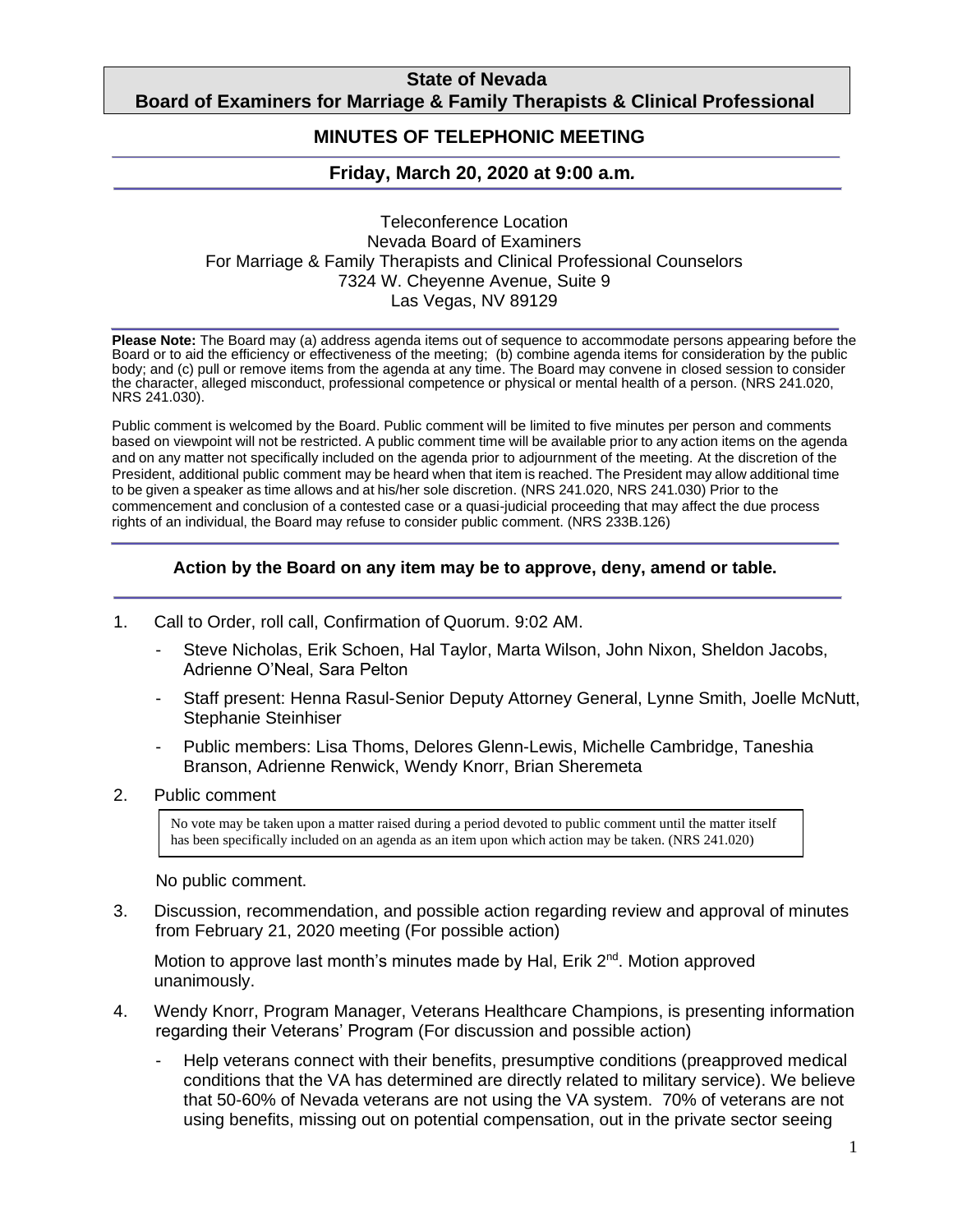providers. We are not asking you to become a subject expert, just want licensees to identify veterans in your practice, ask if anyone has served in the Armed Forces, refer them to us.

We will be setting up a section on our website for health care professional's resources. We will work with them to identify claims. For example, an unidentified veteran referral, if an individual for example had a 10% military injury; he was unaware that his Parkinson's later was a result of his military injury, they were able to get additional benefits. We want to help the veterans complete their paperwork and be a liaison between the veteran and the VA hospital. We are developing an acknowledgement process for participating health care professionals.

- Steve: thanks for that review, can we send the document out to all of our licensees? It would be worthwhile to share
- Wendy: I will continue to work with Lynne on how to get this information disseminated
- Hal: I have done social security benefits and disability and have worked with the VA, you have a list here of presumed conditions and it is not inclusive, there may be other medical conditions
- Wendy: you are 110% correct, your licensees are not expected to be experts, a person that has lung cancer may be something they can get benefits for. We can also work with advocates, and family members of those who have served in the Armed Forces.
- 5. Review/Decision regarding the following licensees who have petitioned the Board to be Primary Supervisors for Marriage and Family Therapist (MFT) and Clinical Professional Counselor (CPC) Interns: (For possible action)

| <b>Supervision Applicant</b> | <b>AAMFT Approved</b><br>Supervisor/Supervisor<br><b>Candidate or CCE</b><br><b>Approved Certificate/</b><br><b>Supervisor Course</b> | <b>Transcript of 45-</b><br>hour<br>Graduate-level<br><b>Supervision Course</b> | <b>Mentor Signature of</b><br>Supervisory<br><b>Experience</b> | <b>Mentor Contract</b> |
|------------------------------|---------------------------------------------------------------------------------------------------------------------------------------|---------------------------------------------------------------------------------|----------------------------------------------------------------|------------------------|
| Raelara Tilden               | Yes                                                                                                                                   | N/A                                                                             | N/A                                                            | Yes                    |
| <b>Annette Love, PhD</b>     | No                                                                                                                                    | Yes                                                                             | Yes                                                            | N/A                    |
| <b>Steven Barcia</b>         | No                                                                                                                                    | Yes                                                                             | Yes                                                            | N/A                    |

- Steve: I have looked over all the qualifications and it looks like they have all required documents

Motion to approve these three Primary Supervisor applications made by Erik; Adrienne 2<sup>nd</sup>. Motion approved unanimously.

- 6. Taneshia Branson petitions the board for licensure as a CPC or CPC-Intern (For possible action)
	- Lynne: Taneshia is coming to Nevada from California after surrendering her license there. My question is at what point in the process do we bring her in as a licensee and are there any parameters that we would like to put in place regarding when full licensure would be available to Taneshia. Does the board approve of bringing her in as a licensed CPC-Intern and are there any conditions to impose?
	- Steve: I have read through the infractions and they were of a personal nature, not of a professional nature.
	- Lynne: I'd also like to mention that she was short 2 courses for her CPC application and once she was made aware of that, she immediately took the necessary courses including a 3rd internship.
	- Steve: if we are allowed to count the hours because the intern license was surrendered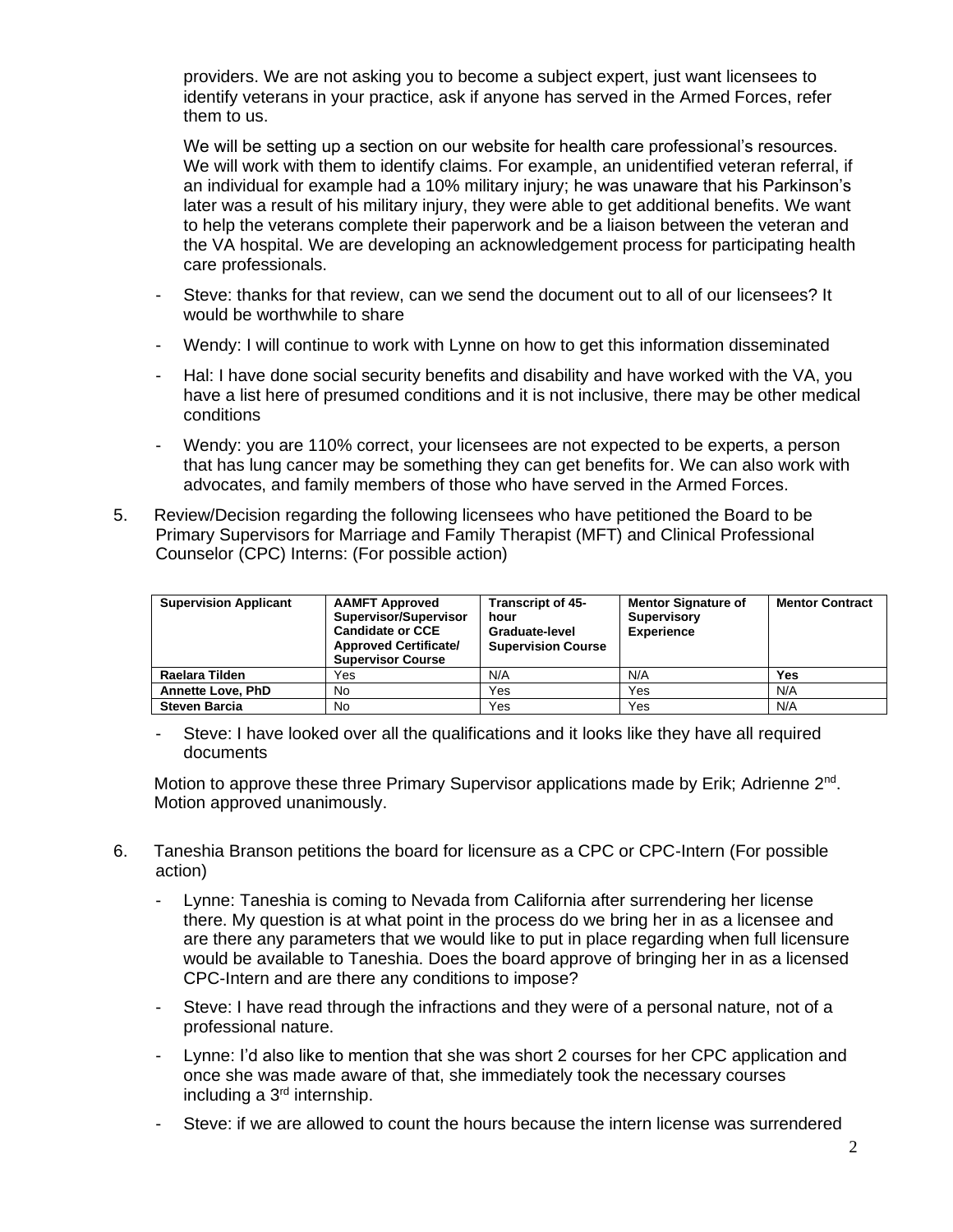- Hal: I have worked with other CA boards and they do odd things sometimes, they put ambiguous language in the documents. We can make a determination for her in Nevada based on her experience.
- Erik: I'd like to provide some context is that we frequently do give credit for hours obtained in another state, so they don't lose those hours. I move that we accept her hours that were accrued with an approved supervisor in California.
- John: I agree
- Lynne: Hyde Street Community Services, one internship site, 1590 direct contact, 159 supervision hours
- Erik: It was signed off on by a clinical director
- Tanisha: she was both executive director and licensed supervisor in California

Motion to approve Taneshia' s CPC-Intern license with 1590 direct and 159 primary supervision hours transfer made by Erik; Sheldon 2<sup>nd</sup>. Motion approved unanimously.

- 7. Brian Sheremeta petitions the board for licensure as a MFT by endorsement (For possible action)
	- Steve: Brian was licensed here in Nevada in 1991and let his license lapse and is currently licensed in Wyoming
	- Brian: licensed in Wyoming in 2003-2006 under a different number so the length of time there is 2003-2020.
	- Hal: I see on the self-query there are two claims
	- Steve: there are civil suits one for sexual misconduct and another for alleged intimate relationship with a client
	- Brian: those are two different claims
	- Steve: these are egregious professional complaints
	- Brian: I did not do what they said I did. I was not convicted
	- Hal: we have to be cautious making a decision based on the payout from the insurance company, it might just have been a financial decision
	- Steve: I appreciate that, Hal
	- Brian: that is correct. The civil suit went on for 5 years and it wasn't going anywhere, it wore me down. I teach ethics and it brings to light how a person that has been sued and branded with a scarlet letter
	- Sara: can you expound upon what your review of the ethical code was?
	- Steve: can you tell us in your own words what happened?
	- Brian: CEUs on ethics, an essay on ethics, my documentation was less than disciplined and that led to the case going on so long
	- Hal: if it isn't recorded, it didn't happen
	- Steve: what are your professional intentions?
	- Brian: I would like to get my license and then teach again and be a clinician
	- Motion to approve the application for full licensure made by Hal;  $2<sup>nd</sup>$  John. Marta and Steve oppose. Motion approved.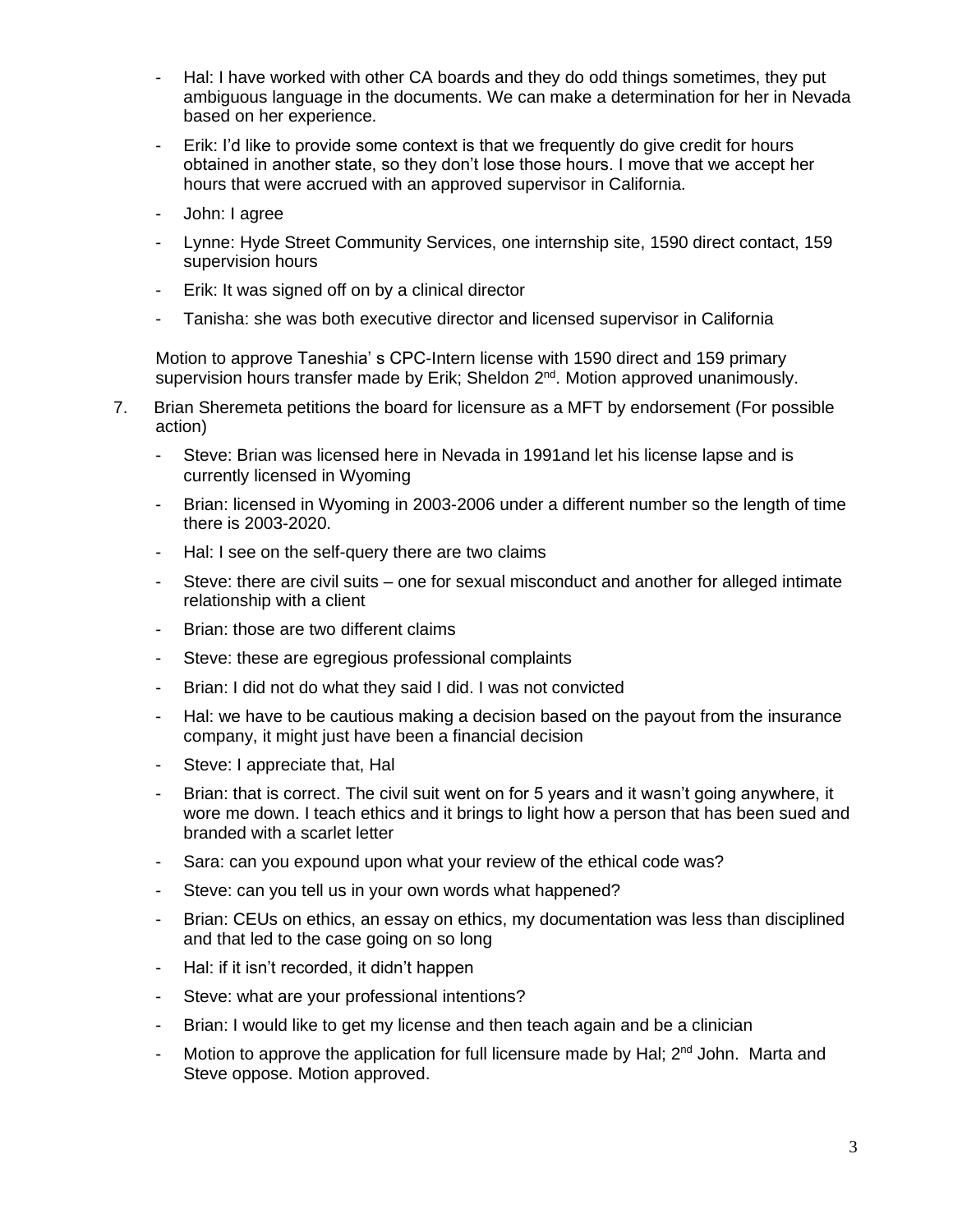- 8. Lynne Smith, Executive Director, petitions the board to approve Joelle McNutt, Administrative Assistant, to move from part-time to full-time employee status. (For possible action)
	- Lynne: due to going back to completely manually processing all the office paperwork; the volume of new applications flowing into the office; working to consolidate and clean up the database; manual verifications of licenses; all this requires that Joelle work full-time, at least for the next few months.
	- Motion to approve Joelle going to full-time employment status effective immediate made by Hal; 2<sup>nd</sup> Sheldon. Motion approved unanimously.

John, Sheldon, and Adrienne left the meeting at 10:00 AM. Quorum still maintained.

- 9. Disciplinary Matter Recommendation for Dismissal (For possible action)
	- Hal recuses from all
	- a. Case No. NV07MFT006: court appointed counselor in high conflict divorce
	- b. Case No. NV08MFT001
	- c. Case No. NV10MFT007
	- d. Case No. NV11MFT003
	- e. Case No. NV11MFT012
	- f. Case No. NV15MFT013
	- g. Case No. NV15MFT016
	- h. Case No. NV15MFT020
	- i. Case No. NV15MFT021
	- j. Case No. NV15MFT022
	- k. Case No. NV16MFT003
	- l. Case No. NV17MFT002
	- m. Case No. NV17MFT009
	- n. Case No. NV19MFT010

Motion to dismiss all the above listed case numbers made by Erik; 2<sup>nd</sup> Marta, Hal abstains. Motion approved unanimously.

10. Report from Complaints Investigator (Advisement)

Number of cases, age of complaints, etc. will be provided next meeting.

11. Report from Treasurer (Advisement)

Erik: I don't have a report at this time.

12. Report from Executive Director (Advisement)

The office is closed to the public but Joelle and I are happily working to keep things moving; working to process applications as efficiently as possible; Joelle is fielding a number of questions regarding telehealth during COVID-19; I need to finalize the lease and personnel costs before presenting the final budget to the board.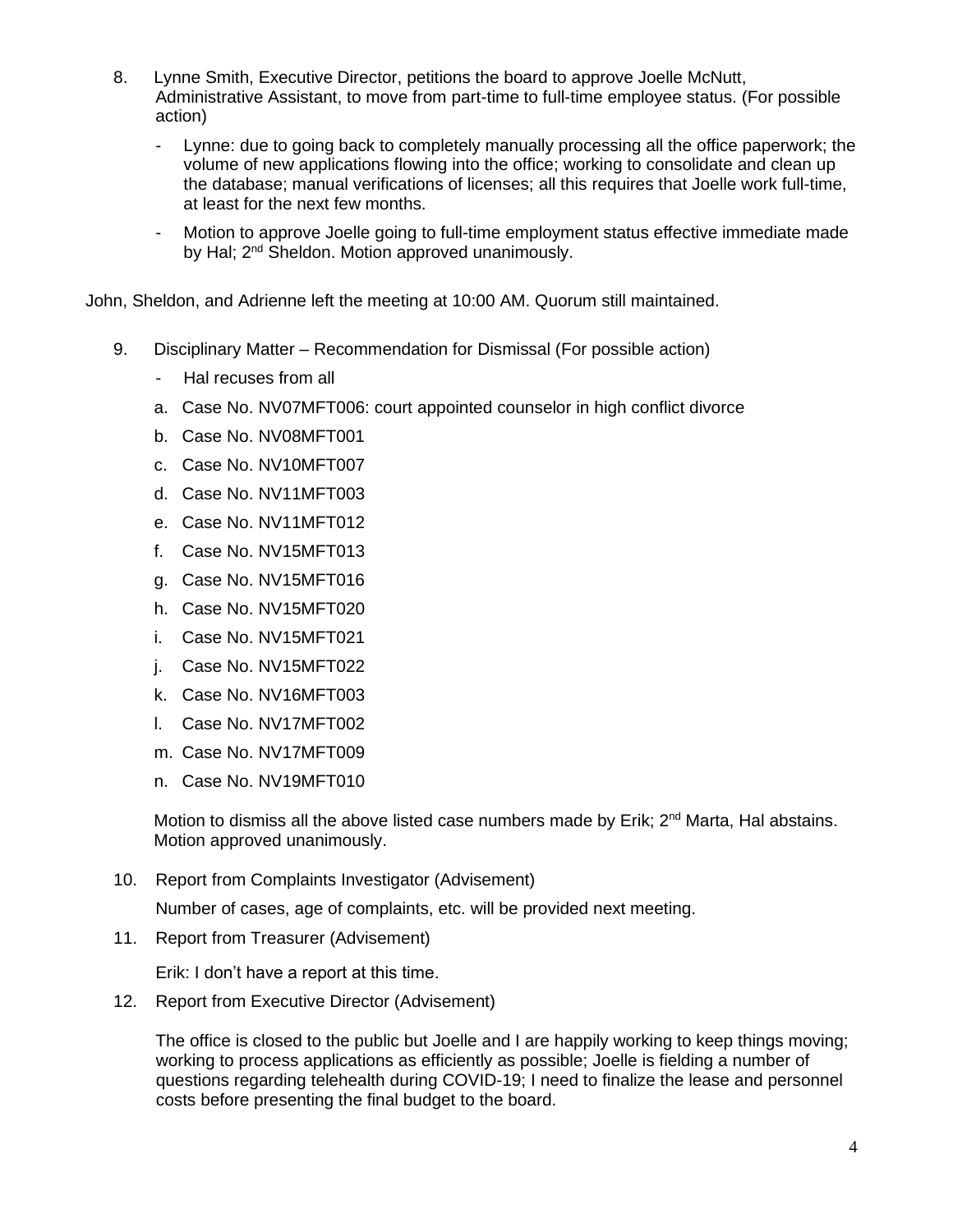- 13. Report from Senior Deputy Attorney General Henna Rasul (Advisement)
	- Working on complaints
- 14. Discussion regarding future agenda items and possible future meeting dates:
	- a) Friday, April  $17<sup>th</sup>$  @ 9:00 AM (Public Meeting)
	- b) Friday, May  $15<sup>th</sup>$  @ 9:00 AM (Public Meeting)
- 15. Public comment.

No vote may be taken upon a matter raised during a period devoted to public comment until the matter itself has been specifically included on an agenda as an item upon which action may be taken. (NRS 241.020)

- Michelle Cambridge: I appreciate that we were able to email or fax our hours!
- 16. Board member comments
	- Marta: I am very concerned about COVID-19 and would like to make sure our board staff is protected and getting paid
	- Steve: telehealth is being wildly supported during the current crisis
	- Marta: Medicaid is reimbursing telehealth during this time
	- Hal: time for the Board to deal with telehealth and we need some standards in the regulations
	- Sara: encourage interns and state licensees to work on our ethical codes and continuing education
	- Hal: the board was twisted up with bad Karma in the past, so it's wonderful to be able to have the time to review these regulations going forward.
- 17. Adjournment 10:21 AM.

Anyone desiring additional information including meeting materials may contact Dr. Lynne Smith at 702-486-7388. Meeting materials are also available for download from the Board website at [http://marriage.nv.gov](http://marriage.nv.gov/) or can be requested at the following location: 7324 W. Cheyenne Avenue, Suite #9, Las Vegas, NV 89129.

The Board is pleased to make reasonable accommodations for members of the public who are disabled and wish to attend the meeting. If special arrangements for the meeting are necessary, please notify the Board office at 702-486-7388; or fax 702-486-7258 no later than 48 hours prior to the meeting. Requests for special arrangements made after this time frame cannot be guaranteed.

This agenda has been sent to all members of the Board and other interested persons who have requested an agenda from the Board. Persons who wish to continue to receive an agenda and notice of meetings must request so in writing on an annual basis.

# THIS MEETING HAS BEEN PROPERLY NOTICED AND POSTED IN THE FOLLOWING LOCATIONS: